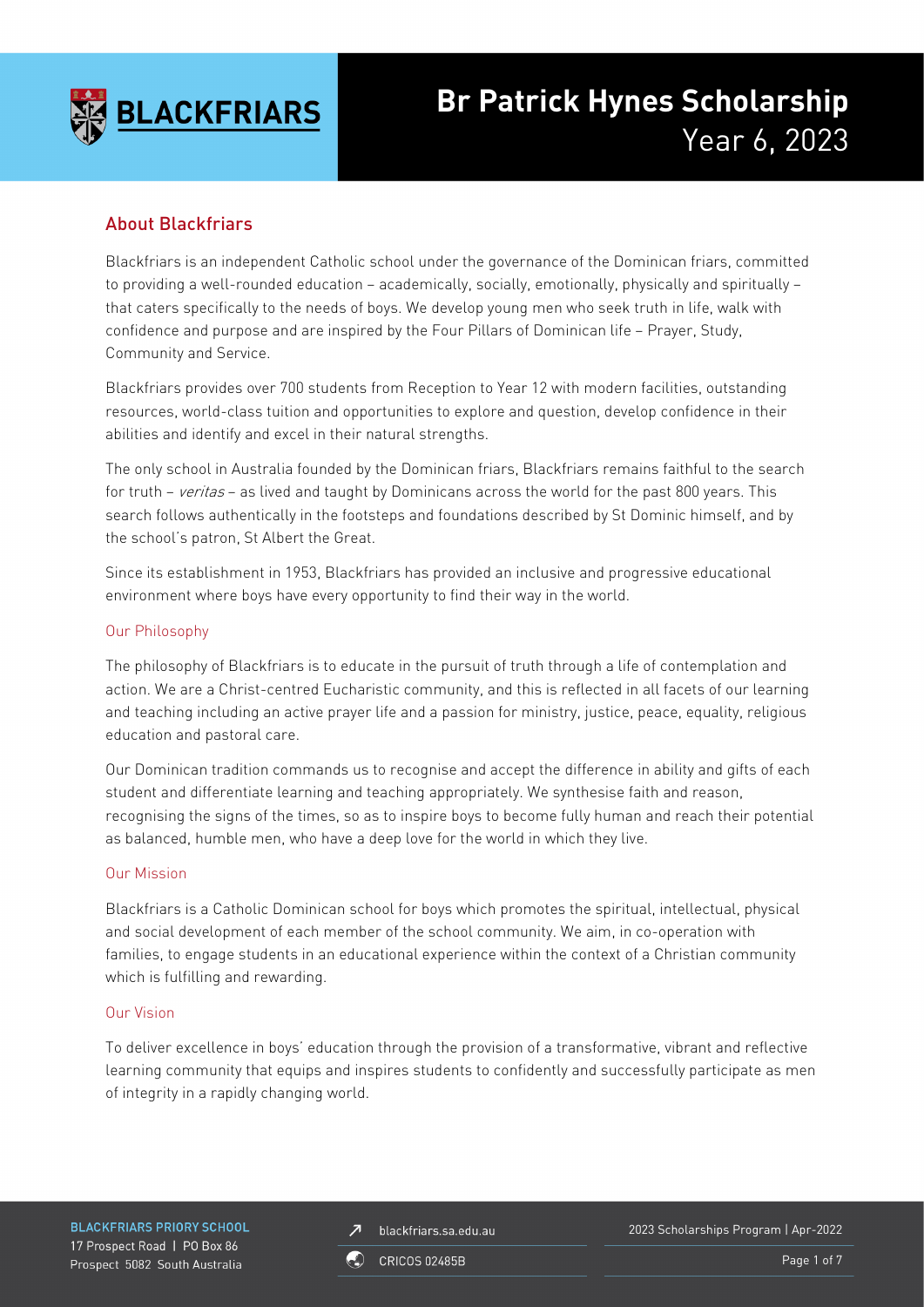

## Br Patrick Hynes Scholarship

This scholarship was established in 1993 and named in recognition of Br Patrick Hynes OP who served as Master in Charge of the Primary School at Blackfriars during the 1970s. It is the first scholarship available exclusively to Primary School students at Blackfriars.

One scholarship valued at \$1,500 is offered annually. It is awarded to the successful candidate during the first term of their Year 6 education at Blackfriars.

### **Eligibility**

To be eligible for the Br Patrick Hynes Scholarship in 2023, the applicant must be a domestic student, enrolled and attending Blackfriars in Year 5, 2022.

A student may hold only one scholarship at any one time at Blackfriars. Should a student holding a scholarship be awarded or offered another, his parents/guardians must select one between the two.

#### Selection criteria

Awarding of the Br Patrick Hynes Scholarship is based on an applicant's commitment to representing the Four Pillars of Dominican Life - Prayer, Study, Community and Service.

### Note: The responses given to the selection criteria in this application are to be completed by the student/applicant only - not the parents/guardians.

### Closing date and submission details

Applications for the 2022 Br Patrick Hynes Scholarship must be received by 4pm, Tuesday 14 June 2022.

Applications can be submitted via post, emailed to [registrar@bps.sa.edu.au](mailto:registrar@bps.sa.edu.au) or delivered in person to the Blackfriars Administration, marked for the attention of:

The Scholarship Committee Blackfriars Priory School PO Box 86 PROSPECT SA 5082

All application details will remain confidential to members of the Scholarship Committee.

**BLACKFRIARS PRIORY SCHOOL** 

blackfriars.sa.edu.au  $\overline{\mathbf{z}}$ 

2023 Scholarships Program | Apr-2022

Br Patrick Hynes Scholarship **Page 2 of 7** CRICOS 02485B **Page 2 of 7** Page 2 of 7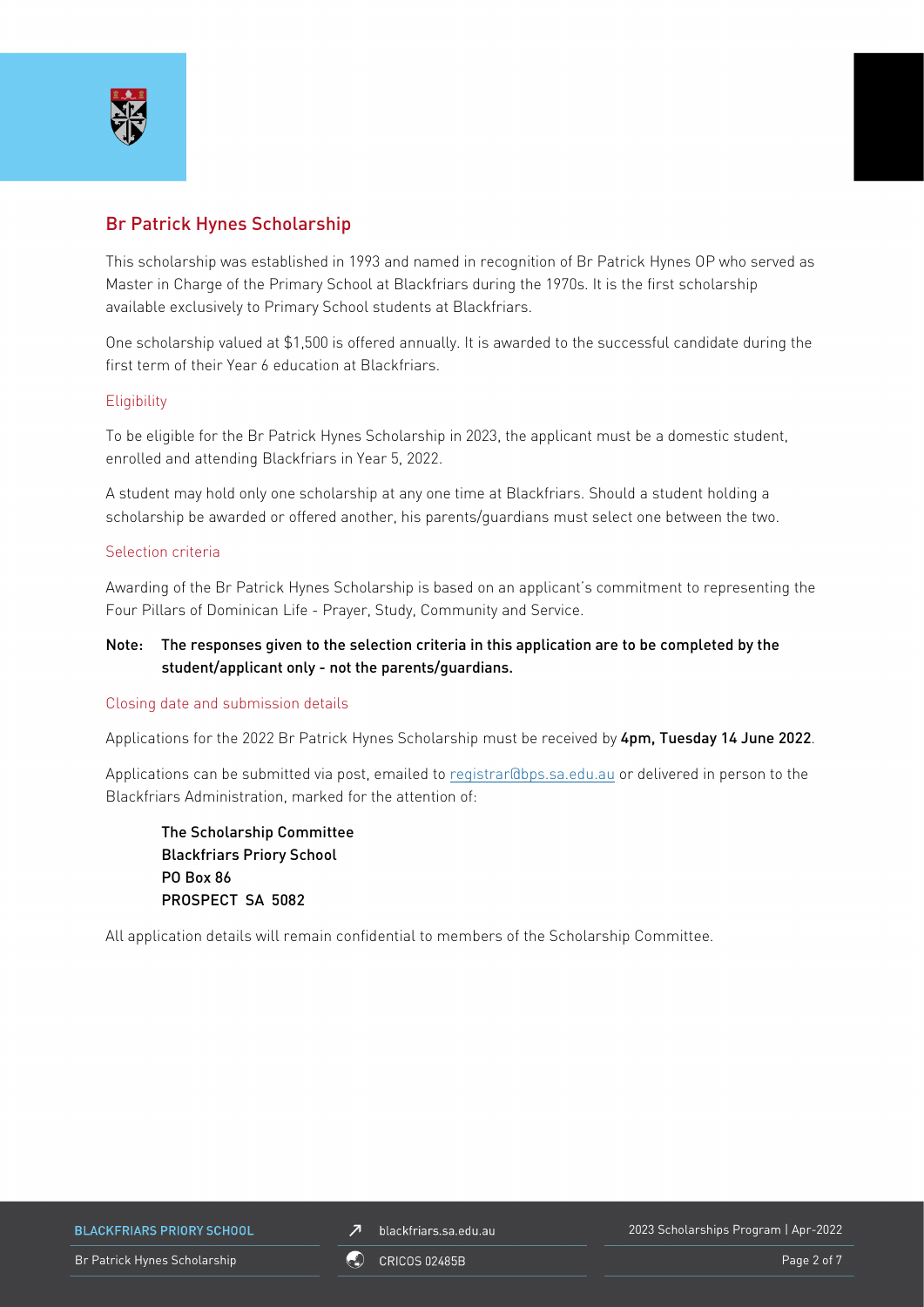

### Results

All applicants will be advised of the outcome of their scholarship application in due course.

### Expectations of the scholarship recipient

Students receiving a Blackfriars scholarship will, along with their families, show a commitment towards making a positive contribution to the life of the school.

The Principal reserves the right to revoke a scholarship for appropriate reasons.

### Further information

For further information, please contact Blackfriars Registrar, Linda Gavranic, at [registrar@bps.sa.edu.au](mailto:registrar@bps.sa.edu.au) or during office hours on 08 8169 3954.

**BLACKFRIARS PRIORY SCHOOL** 

Br Patrick Hynes Scholarship **Page 3 of 7** CRICOS 02485B **Page 3 of 7** Page 3 of 7



2023 Scholarships Program | Apr-2022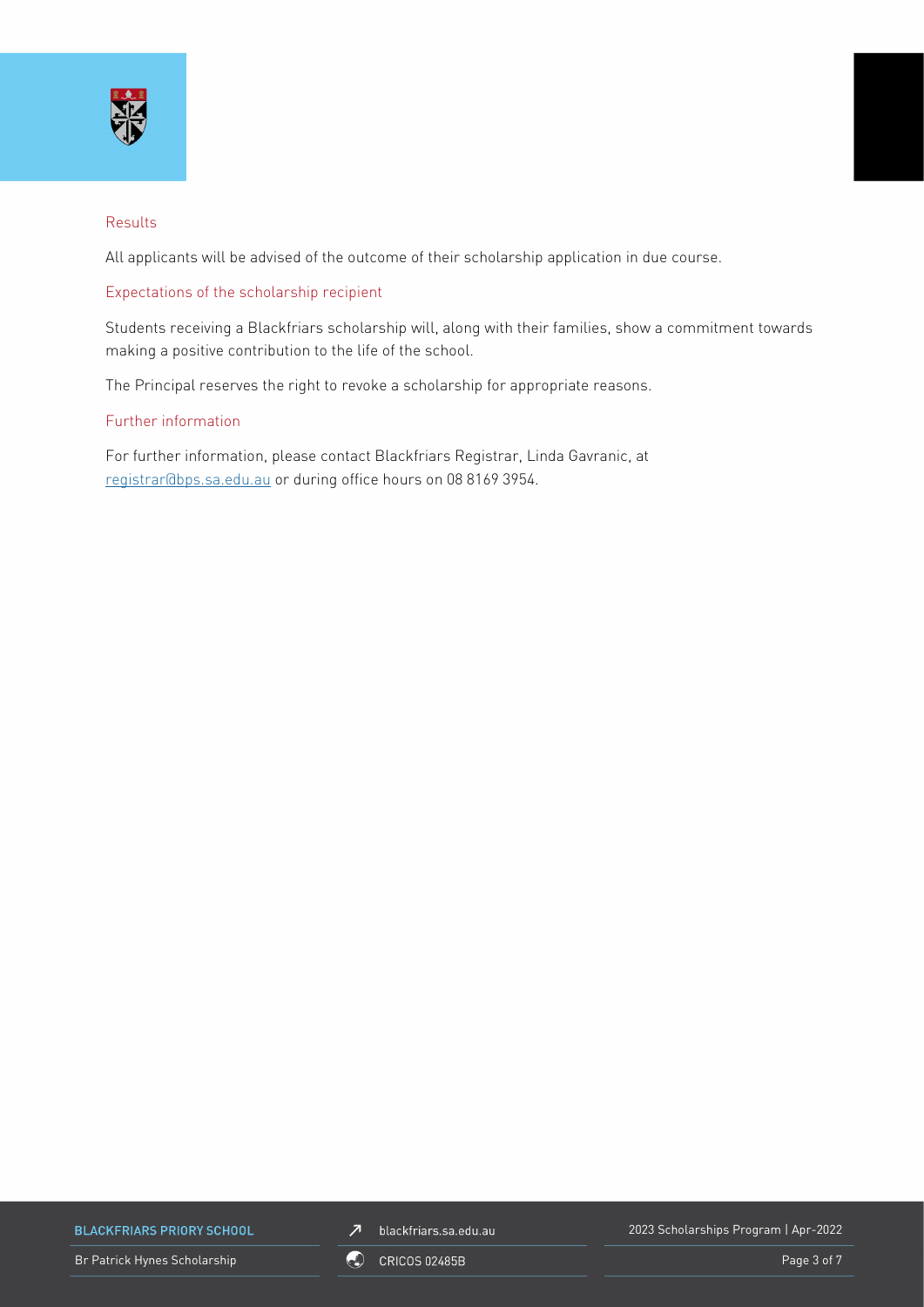

# Student/Applicant details

| Surname:                                                                                                                     |  |                       |           |  |        |
|------------------------------------------------------------------------------------------------------------------------------|--|-----------------------|-----------|--|--------|
| Given name(s):                                                                                                               |  |                       |           |  |        |
| Date of birth:                                                                                                               |  |                       |           |  |        |
| Street address:                                                                                                              |  |                       |           |  |        |
| Suburb:                                                                                                                      |  |                       | Postcode: |  |        |
| Year started at Blackfriars:                                                                                                 |  |                       |           |  |        |
| Current year level:                                                                                                          |  | Teacher / Home Group: |           |  |        |
| Parish:                                                                                                                      |  |                       |           |  |        |
| Parish priest:                                                                                                               |  |                       |           |  |        |
| Is the student currently receiving a scholarship or other financial assistance<br>(e.g. School Card, Youth Allowance, etc.)? |  |                       |           |  | $O$ No |
| If Yes, please specify:                                                                                                      |  |                       |           |  |        |

# Parent/Guardian 1

| Title:                   |  | OMr OMrs OMs OMiss ODr |  |
|--------------------------|--|------------------------|--|
| Surname:                 |  |                        |  |
| Given name:              |  |                        |  |
| Relationship to student: |  |                        |  |
| Occupation:              |  |                        |  |
| Mobile phone:            |  |                        |  |
| Email:                   |  |                        |  |

# Parent/Guardian 2

| Title:                   |  | OMr OMrs OMs OMiss ODr |  |
|--------------------------|--|------------------------|--|
| Surname:                 |  |                        |  |
| Given name:              |  |                        |  |
| Relationship to student: |  |                        |  |
| Occupation:              |  |                        |  |
| Mobile phone:            |  |                        |  |
| Email:                   |  |                        |  |

**BLACKFRIARS PRIORY SCHOOL** 

 $\n *J*\n blackfriars.sa.edu.au\n$ 

2023 Scholarships Program | Apr-2022

Br Patrick Hynes Scholarship **COU** CRICOS 02485B **Page 4 of 7** Page 4 of 7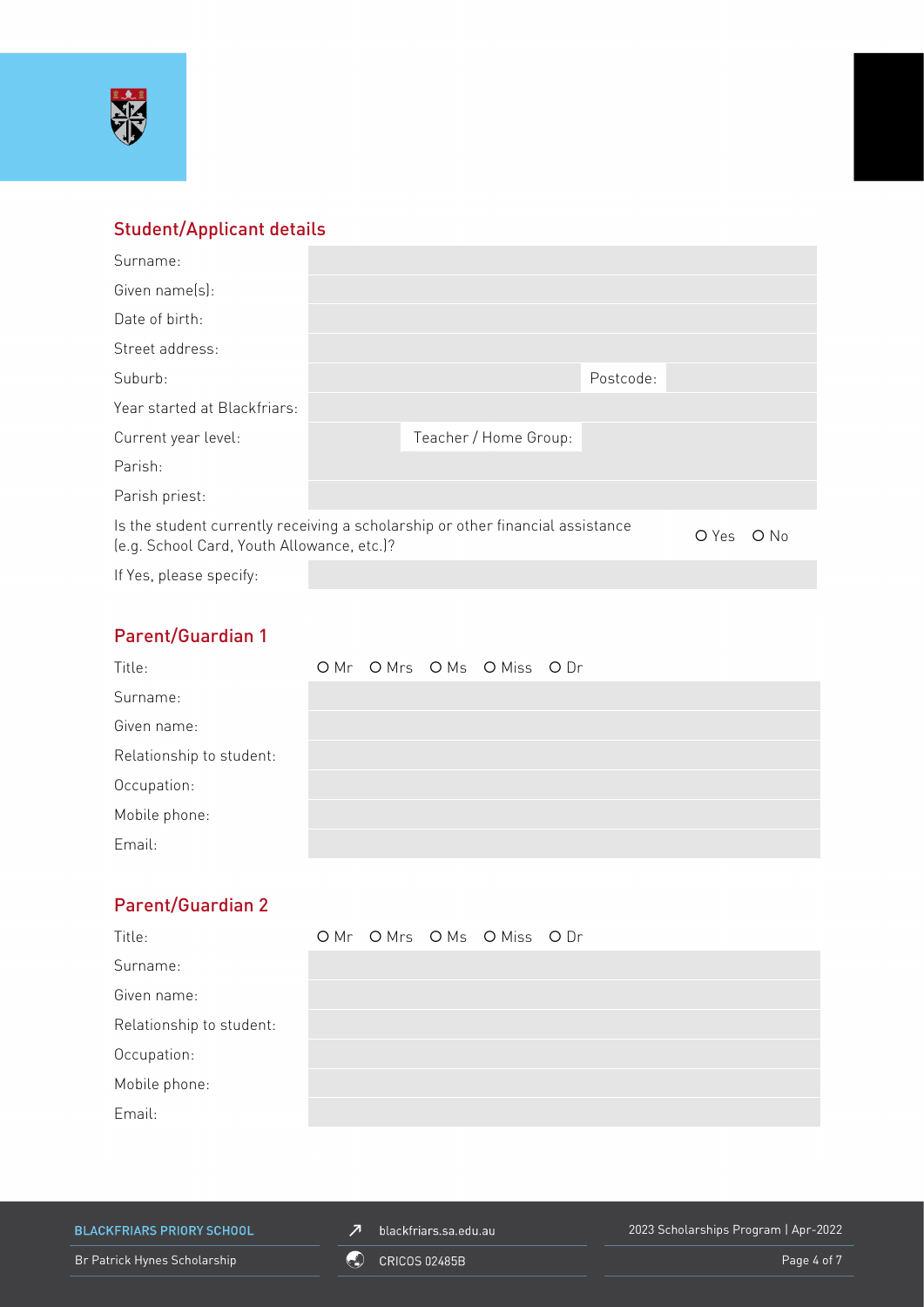

## Family information

Names and ages of applicant's siblings (if applicable):

### Acceptance of scholarship conditions

- $\Box$  I/We accept that the recipient of the scholarship will, along with their family, show a commitment towards making a positive contribution to the life of Blackfriars.
- $\Box$  I / We understand that the Principal reserves the right to revoke a scholarship for appropriate reasons.
- $\Box$  I/We understand that a student may hold only one scholarship at any one time at Blackfriars.
- $\Box$  I/We understand that if the recipient of the scholarship were to subsequently transfer to another school prior to graduation, the family is liable to repay the full value of the scholarship to Blackfriars.
- $\square$  The responses provided to the selection criteria are the work of the student/applicant.

### **Signatures**

| Student/Applicant: | Date: |  |
|--------------------|-------|--|
| Parent/Guardian 1: | Date: |  |
| Parent/Guardian 2: | Date: |  |

**BLACKFRIARS PRIORY SCHOOL** 

 $\n *J*\n blackfriars.sa.edu.au\n$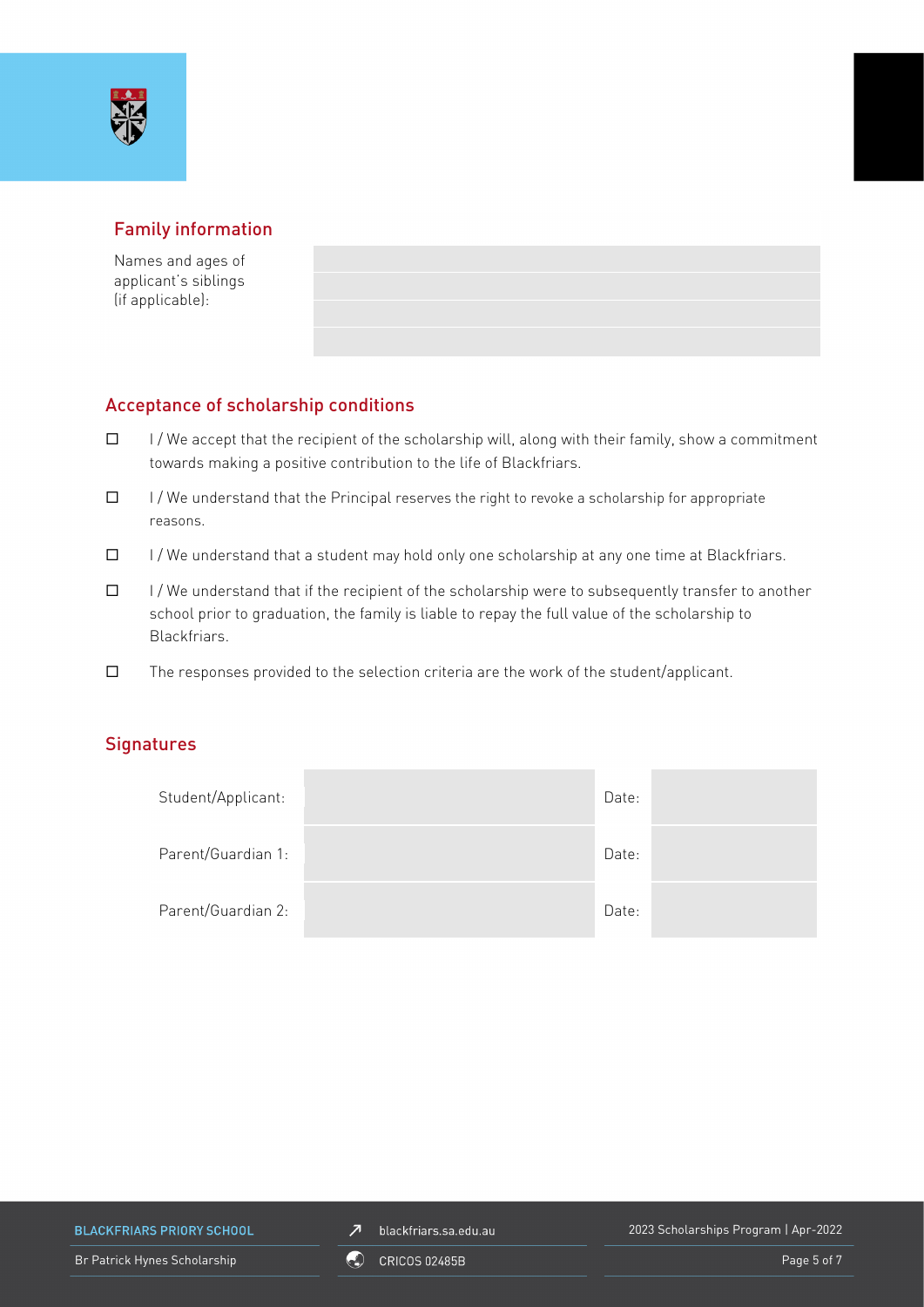

### Responses to selection criteria

### Four Pillars of Dominican Life

Blackfriars is built upon the Four Pillars of Dominican Life - Prayer, Study, Community and Service. Please provide an explanation of how you exemplify the values of the Four Pillars in your life either at school, home or in the wider community.

### Prayer

#### **Study**



**BLACKFRIARS PRIORY SCHOOL** 

 $\n *J*\n blackfriars.sa.edu.au\n$ 

2023 Scholarships Program | Apr-2022

Br Patrick Hynes Scholarship **Page 6 of 7** CRICOS 02485B